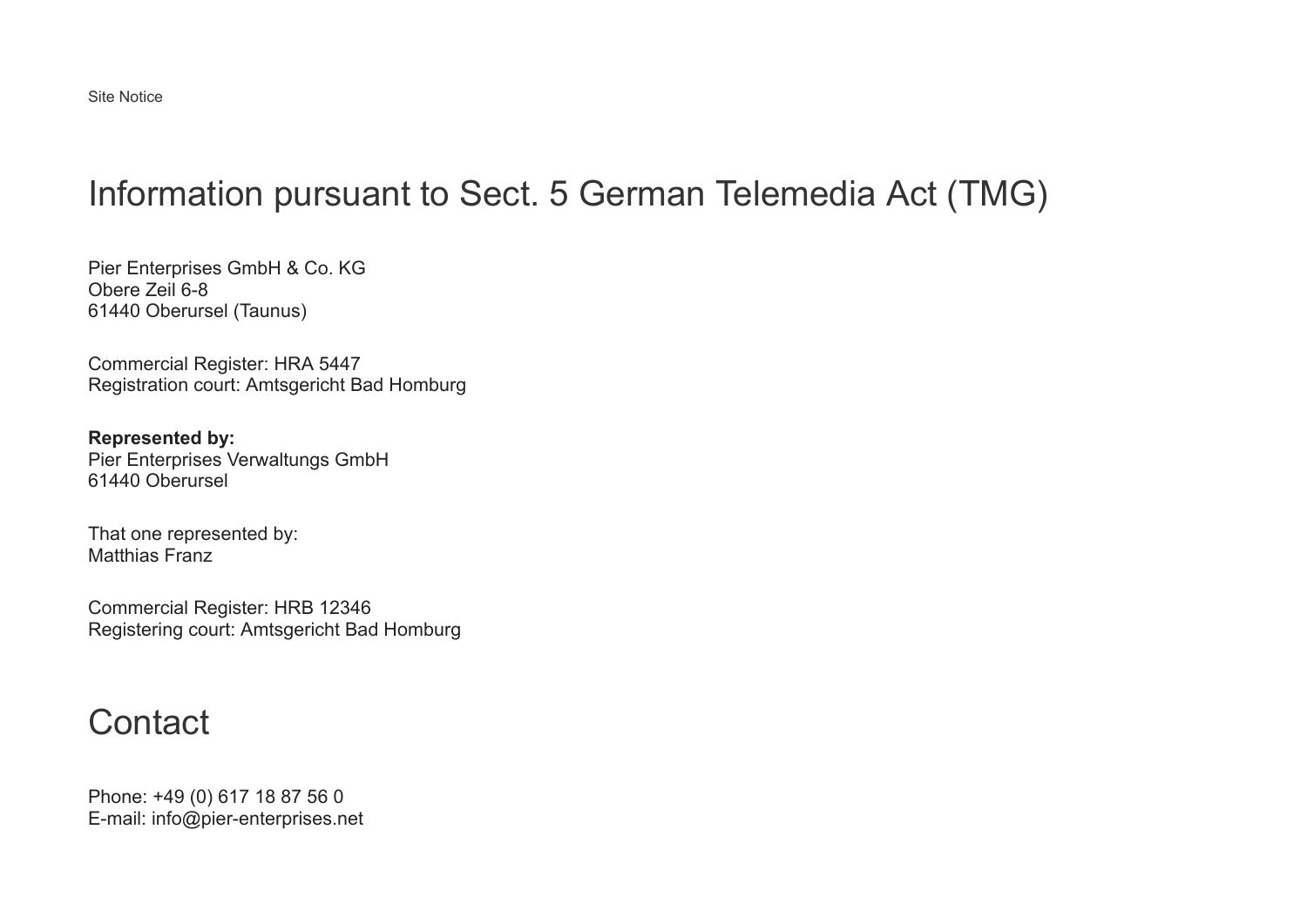# VAT ID

Sales tax identification number according to Sect. 27 a of the Sales Tax Law: DE 812 654 003

#### Liability for Contents

Pier Enterprises regularly checks and updates the contents of this website. Despite all care taken, changes may have occurred in the meantime. Therefore, Pier Enterprises does not assume any guarantee or other liability for the topicality and completeness of the provided contents.

Illustrations and technical data of shown instruments are exemplary. Details may change at any time and without notice in the interest of technical progress.

#### Liability for Links

Our offer includes links to external third party websites. We have no influence on the contents of those websites, therefore we cannot guarantee for those contents. Providers or administrators of linked websites are always responsible for their own contents.

The linked websites had been checked for possible violations of law at the time of the establishment of the link. Illegal contents were not detected at the time of the linking. A permanent monitoring of the contents of linked websites cannot be imposed without reasonable indications that there has been a violation of law. Illegal links will be removed immediately at the time we get knowledge of them.

### Copyright